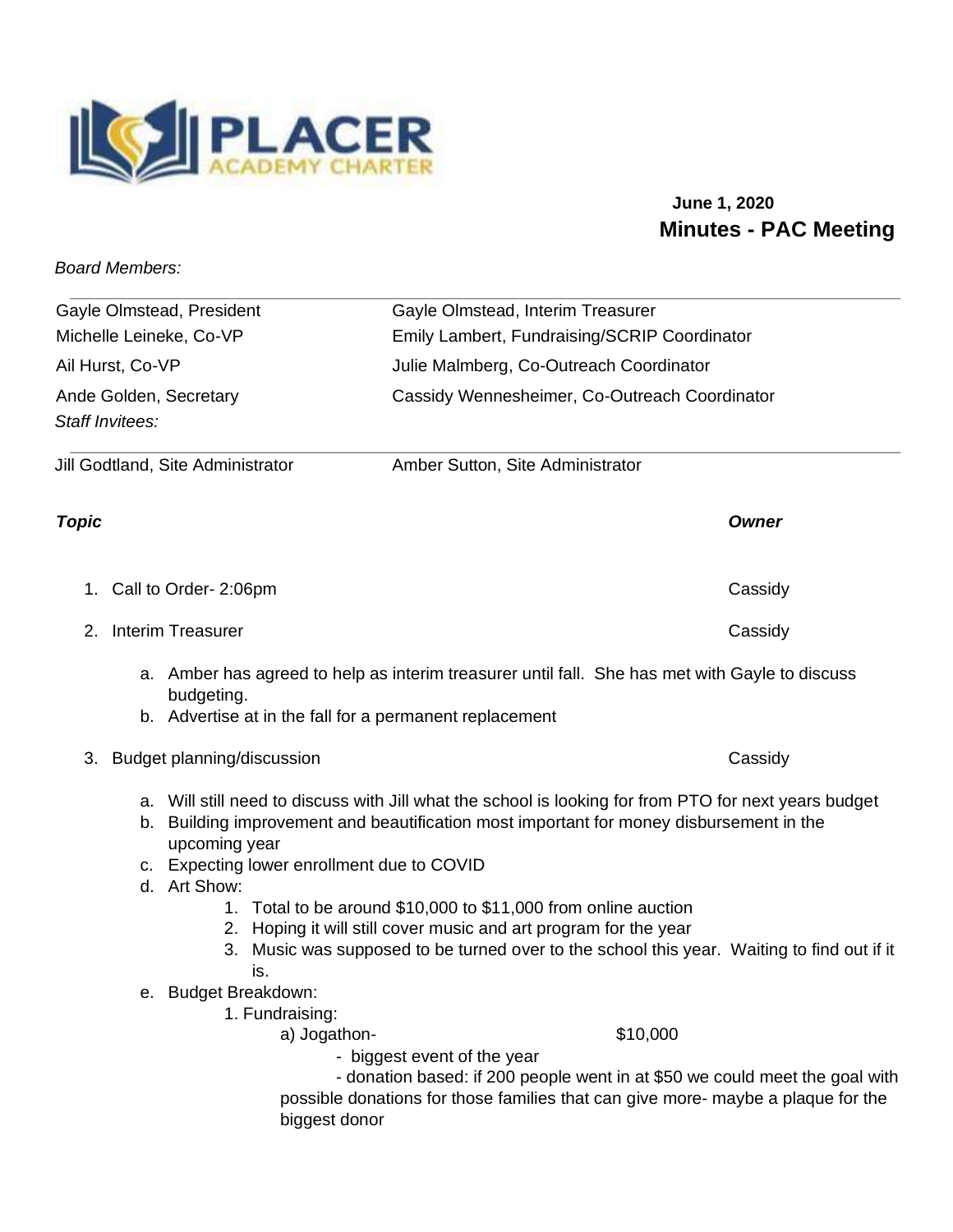| - will need to look much different this year than in past<br>could be a dollar or something                             | Maybe a community auction different than art auction<br>exercise challenges or dance- classroom zoom competitions to<br>involve everyone and make it over a week long time frame, each jumping jack<br>Dunk tank or pie in the face event with online bidding |  |  |  |
|-------------------------------------------------------------------------------------------------------------------------|---------------------------------------------------------------------------------------------------------------------------------------------------------------------------------------------------------------------------------------------------------------|--|--|--|
| b) Dining out                                                                                                           | \$500                                                                                                                                                                                                                                                         |  |  |  |
| -5 scheduled- need to check in to see if we can have                                                                    |                                                                                                                                                                                                                                                               |  |  |  |
| c) Roller King                                                                                                          | \$500                                                                                                                                                                                                                                                         |  |  |  |
| d) Harvestfest                                                                                                          | \$0                                                                                                                                                                                                                                                           |  |  |  |
| e) Barnes and Noble                                                                                                     | \$800                                                                                                                                                                                                                                                         |  |  |  |
| - this goes to school as part of the one school one book                                                                |                                                                                                                                                                                                                                                               |  |  |  |
| - comes as a gift card and hasn't made as much in the past few years                                                    |                                                                                                                                                                                                                                                               |  |  |  |
| f) Yearbook                                                                                                             | \$0                                                                                                                                                                                                                                                           |  |  |  |
| g) Candy Gram                                                                                                           | \$500                                                                                                                                                                                                                                                         |  |  |  |
| - marked for field trip help                                                                                            |                                                                                                                                                                                                                                                               |  |  |  |
| h) Penny Wars                                                                                                           | \$1000                                                                                                                                                                                                                                                        |  |  |  |
| i) See's Candy                                                                                                          | \$200                                                                                                                                                                                                                                                         |  |  |  |
| - made more this year, number to be adjusted                                                                            |                                                                                                                                                                                                                                                               |  |  |  |
| j) Chick-fil-a                                                                                                          | \$500                                                                                                                                                                                                                                                         |  |  |  |
| k) SCRIP                                                                                                                | \$1000                                                                                                                                                                                                                                                        |  |  |  |
| - possibly move this over to all electronic                                                                             |                                                                                                                                                                                                                                                               |  |  |  |
| I) Various others                                                                                                       | \$1000                                                                                                                                                                                                                                                        |  |  |  |
| - mandarins- maybe add but it has been losing more every year                                                           |                                                                                                                                                                                                                                                               |  |  |  |
| m) other ideas                                                                                                          |                                                                                                                                                                                                                                                               |  |  |  |
| - Booth event- set up for Etsy shop owners to share and sell                                                            |                                                                                                                                                                                                                                                               |  |  |  |
| - Parents night out                                                                                                     |                                                                                                                                                                                                                                                               |  |  |  |
| - Host a site beautification event- can be social distant event with time slot signups,<br>donate time instead of money |                                                                                                                                                                                                                                                               |  |  |  |
| - Sing-a-thon or talent show                                                                                            |                                                                                                                                                                                                                                                               |  |  |  |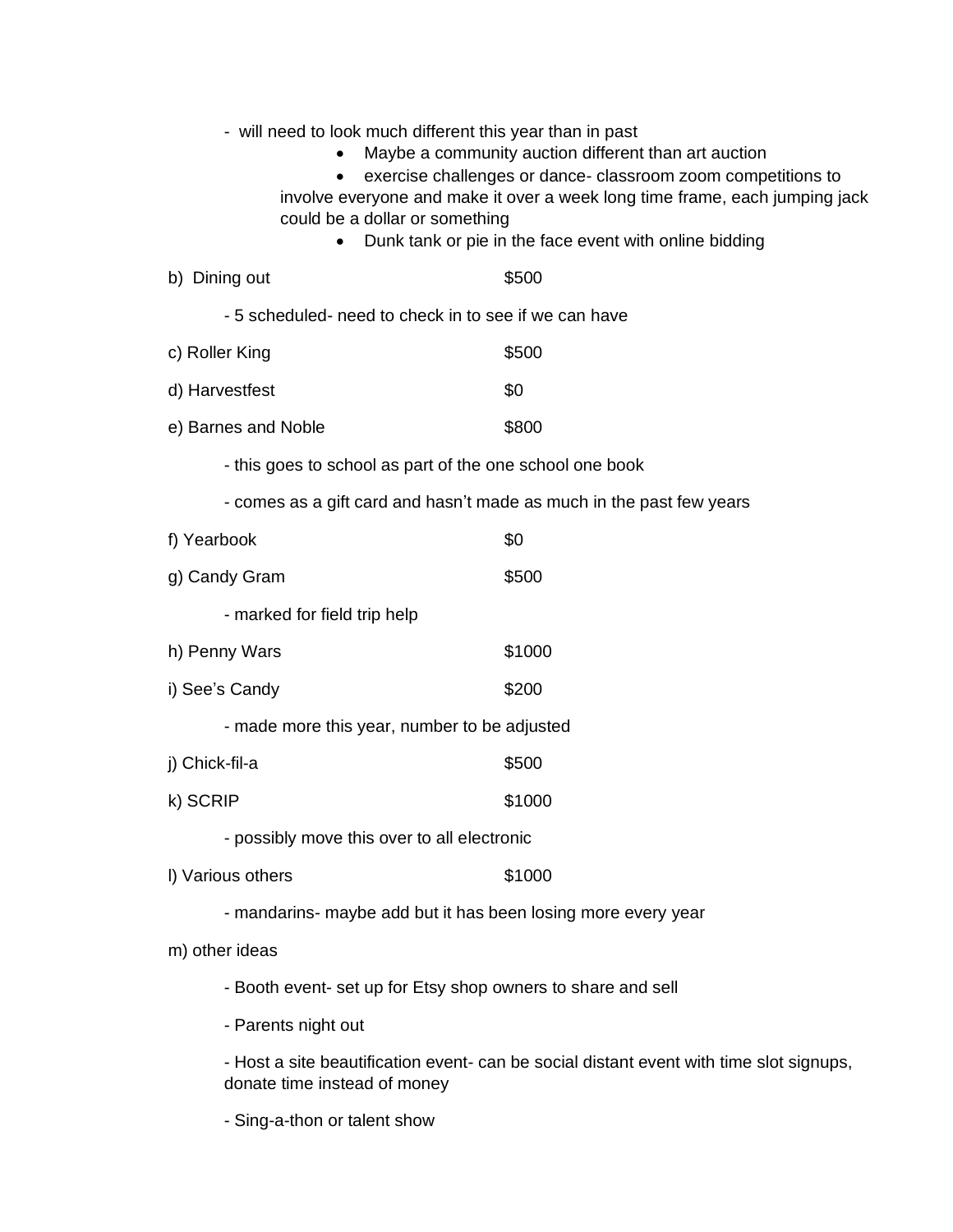- Premade back to school bundles sold on myschoolbucks for back to school ease and to make sure we can get the supplies- Rachel to bulk order supplies

- Parking spot raffle

2. Expenses

| a) Kindergarten shirts                                             |                                                         | $-$ \$500 |  |  |  |
|--------------------------------------------------------------------|---------------------------------------------------------|-----------|--|--|--|
| b) Childcare for PTO                                               |                                                         | $-$200$   |  |  |  |
| c) General administration                                          |                                                         | $-$2000$  |  |  |  |
|                                                                    | - from last year's number-taxes, checks, insurance etc. |           |  |  |  |
| d) Storage                                                         |                                                         | $-$1000$  |  |  |  |
| - need to see about getting a smaller unit, this number may change |                                                         |           |  |  |  |
| e) Scholarships                                                    |                                                         | $-$2000$  |  |  |  |
|                                                                    | - to cover hardships for field trips                    |           |  |  |  |
|                                                                    | - field trips may not happen at all this year           |           |  |  |  |
|                                                                    | f) Graduation                                           | $-$ \$300 |  |  |  |
| g) Field Day                                                       |                                                         | $-$1000$  |  |  |  |
| h) Fun Friday                                                      |                                                         | $-$ \$500 |  |  |  |
| i) New campus playground                                           |                                                         | $-$10000$ |  |  |  |
| j) Classroom fund                                                  |                                                         | $-$10000$ |  |  |  |
|                                                                    |                                                         |           |  |  |  |

- need a survey to teachers to find out how much they want in the fund

- many teachers feel that they could get less so the money can go towards building improvements, but PTO needs to find out from the teachers first

- some teachers have money rolling over that was not used from the 2019-2020 school year and may be willing to turn the money over to building improvements

- Survey to teachers:
	- Allocated amount of \$500
	- Do they want to keep balance from last year
	- New balance plus last year balance to stay
	- Donate extra balance to campus
	- Say in survey that they can always petition for more
- 3. General Fund- \$55,412.50

a) this fund is set up with a cushion to be used for new building improvements and we have been adding to the cushion for that reason.